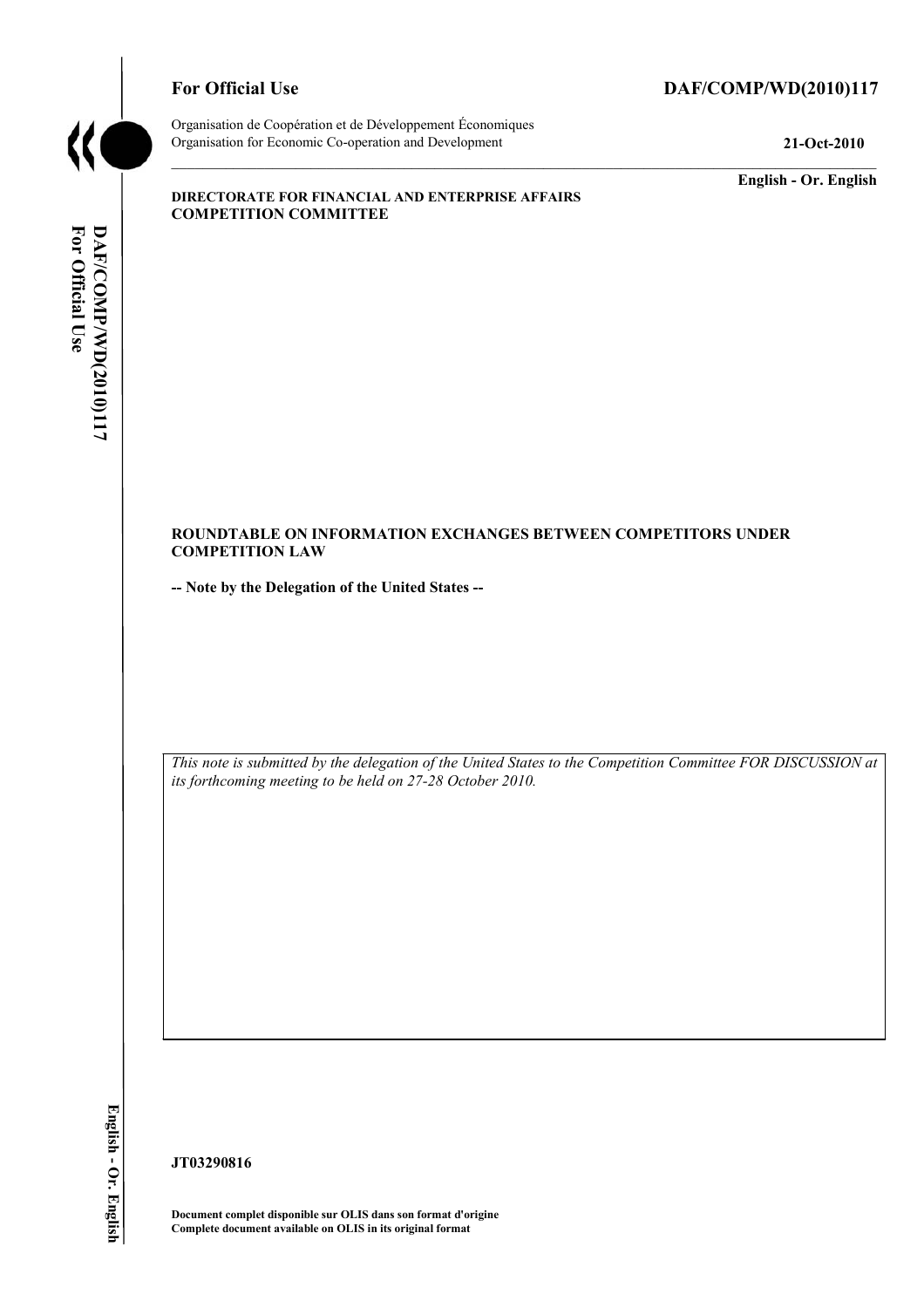# **ROUNDTABLE ON INFORMATION EXCHANGES BETWEEN COMPETITORS UNDER COMPETITION LAW**

# **-- Note by the United States --**

# **1. Introduction**

information among competitors. 1. This submission provides an overview of how U.S. antitrust law looks at exchanges of

2. In modern markets, competitors sometimes need to collaborate in order to achieve legitimate competitive goals such as expanding into foreign markets, funding expensive innovation efforts, and lowering production and other costs. Such collaborations, which may include information-sharing, are often not only benign, but procompetitive.

 competing sellers' ability either to collude or to tacitly coordinate in a manner that lessens competition. Thus, for example, exchanges on price may lead to illegal price coordination. In addition, information applied Section 1 to exchanges of price and other information among competitors.<sup>2</sup> It also describes the 3. Nevertheless, certain information exchanges among competitors may violate Section 1 of the Sherman Act, which prohibits a "contract, combination...or conspiracy" that unreasonably restrains trade.<sup>1</sup> The antitrust concern is that information exchanges may facilitate anticompetitive harm by advancing exchanges may raise anticompetitive concern by facilitating group behavior of downstream entities against upstream ones. The following text reviews how U.S. courts, and the U.S. Department of Justice Antitrust Division ("DOJ") and the Federal Trade Commission ("FTC") (collectively, "the antitrust agencies"), have designated "safety zones" in which, absent extraordinary circumstances, the antitrust agencies are likely to view information exchanges as legitimate.

#### **2. Standard of analysis and potential procompetitive aspects**

4. In the U.S., information exchanges among competitors are examined either under the "rule of reason" or condemned as *per se* violations.<sup>3</sup> Generally, information exchanges are examined under the "rule of reason," a method of antitrust analysis that distinguishes legitimate information exchanges from illegal ones by balancing the information exchanges' anticompetitive effects with their potential procompetitive benefits.4

 $\overline{a}$ 15 U.S.C. § 1.

 $\overline{\mathcal{L}}$ 2 Violations of the Sherman Act are also deemed to be violations of section 5 of the Federal Trade Commission Act, 15 U.S.C. § 45.

<sup>&</sup>lt;sup>3</sup> "Although an agreement to exchange price information is not itself illegal per se, proof that competitors have shared information sometimes has served as evidence of a per se illegal conspiracy to fix prices." ABA Section of Antitrust Law, 1 Antitrust Law Developments 93 (6<sup>th</sup> ed. 2007) citing, *inter alia*, *In Re Flat Glass Antitrust Litig.*, 385 F.3d 350, 368—69 (3rd Cir. 2004) *cert. denied* , 544 U.S. 948 (2005); *Petroleum Products Antitrust Litiga*tion, 906 F.2d 432, 445-50 (9th Cir. 1990).

 $\overline{4}$ 4 See, for example, *Petroleum Products Antitrust Litigation, Id.*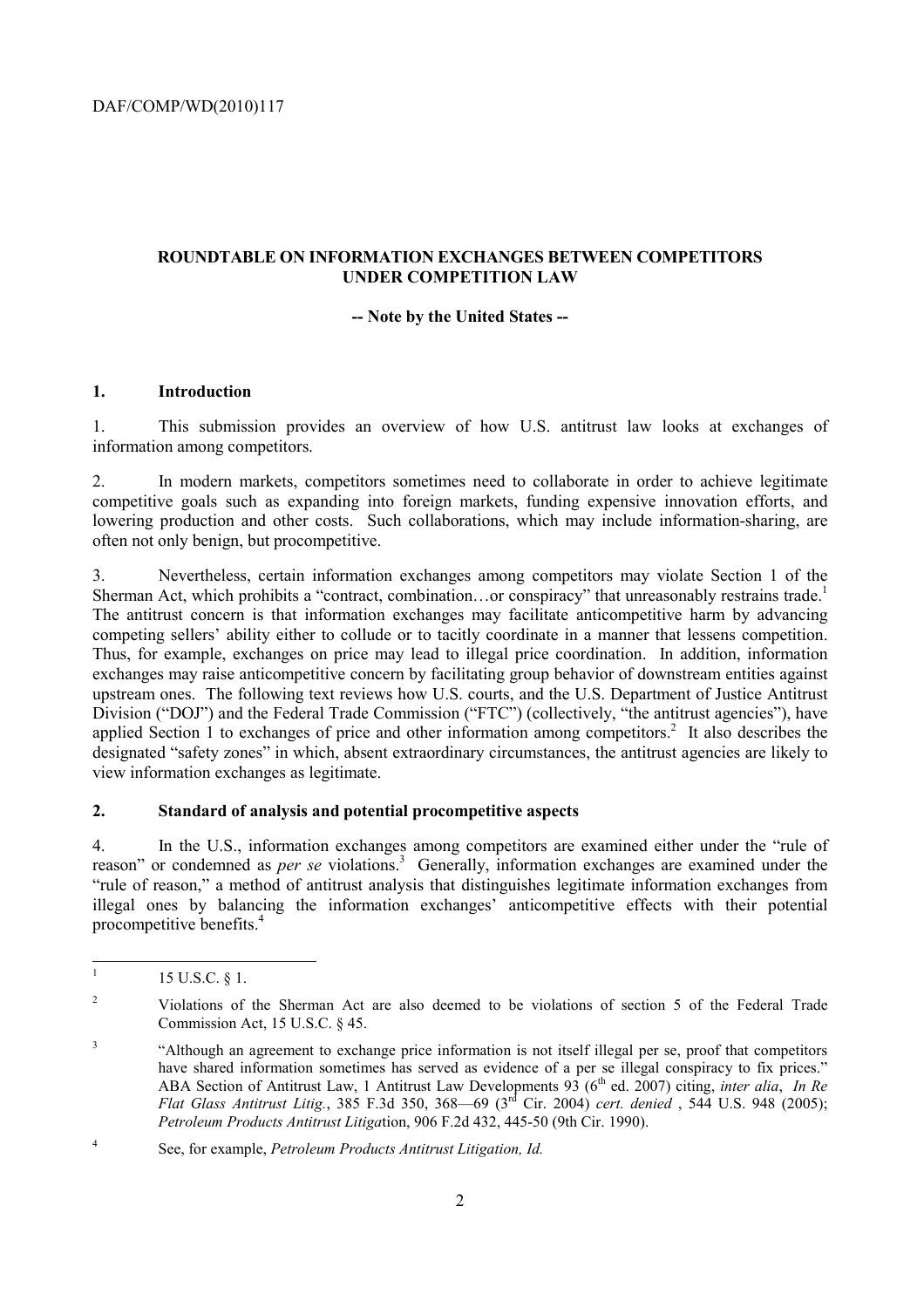commercial transaction."5 5. U.S. courts and antitrust agencies have long recognized that information sharing schemes can be competitively neutral or even procompetitive. Thus, for example, in *Maple Flooring Mfrs.' Ass'n v. United States* the court noted that the public interest is served by certain information exchanges that may "avoid the waste which inevitably attends the unintelligent conduct of economic enterprise" and that "[c]ompetition does not become less free merely because the conduct of commercial operations becomes more intelligent through the free distribution of knowledge of all the essential factors entering into the

6. Similarly, the antitrust agencies' *Antitrust Guidelines for Collaborations Among Competitors,*<sup>6</sup> discussed in greater detail in section IV.B.i below, expressly recognize that the sharing of information among competitors may be procompetitive and is often reasonably necessary to achieve the procompetitive benefits of certain collaborations. For example, sharing certain technology, know-how, or other intellectual property may be essential to achieve the procompetitive benefits of R&D collaboration.<sup>7</sup>

7. The antitrust agencies' advisory opinions and business review letters described later in this paper have similarly recognized certain information exchanges as procompetitive, for example through enhancing efficiency and product quality. See, *e.g.*, the *TriState Health Partners*,<sup>8</sup> Rx-360<sup>°</sup>, and *Medical Group Management Association*<sup>10</sup> advisory opinions respectively discussed below in ¶¶ 27, 29, and 30.

# **3. The evidentiary value of information exchanges**

 exchange indicates the existence of an express or tacit agreement to fix or stabilize prices, or (2) the 8. Information exchanges can be treated as circumstantial evidence of an unlawful price fixing or market allocation agreement among competitors, and in such a case are analyzed under the *per se* rule as a violation of the antitrust laws. For example, in *In re Petroleum Prods. Antitrust Litigation*,<sup>11</sup> the 9<sup>th</sup> Circuit explained that "[i]nformation exchanges help to establish an antitrust violation only when either (1) the exchange is made pursuant to an express or tacit agreement that is itself a violation of § 1 under a rule of reason analysis."<sup>12</sup> The court further held that evidence of pricing information exchanges was supportive of a conspiracy inference under Section 1 of the Sherman Act, but not conclusive of such a conspiracy.

agreement to adhere to a price schedule.... $^{5.14}$  It held, nonetheless, that exchanges of information 9. In addition to serving as evidence of an unlawful agreement, information exchanges likely to affect prices may, under certain circumstances, be illegal in and of themselves. For example in *United States v. Container Corp. of America<sup>13</sup>* the Supreme Court found "exchange of price information but no

- $\epsilon$ 6 FTC and U.S. Dep't of Justice, Antitrust Guidelines for Collaborations Among Competitors (2000) (hereinafter, "Collaboration Guidelines" or "Guidelines"), *available at*  http://www.ftc.gov/os/2000/04/ftcdojguidelines.pdf.
- $Id.$  **[3.31(b), at p. 15.**
- 8 See FTC Letter to TriState Health Partners, Inc. of April 13, 2009, at 1-3, *available at*  http://www.ftc.gov/os/closings/staff/090413tristateaoletter.pdf.
- 9 See FTC Letter to Joanne Lewers, Counsel to Rx-360, of September 15, 2010, at 1-2, *available at*  http://www.ftc.gov/os/2010/09/100916bloomletter.pdf.
- 10 See FTC Letter to Gerald Niederman, of November 3, 2003, *available at*  http://www.ftc.gov/bc/adops/mgma031104.pdf.
- 11 906 F 2d 432, (9th Cir. 1990).
- <sup>12</sup> *Id.*, at p. 447.
- 13 393 U.S. 333 (1969).
- <sup>14</sup> *Id.*, at p. 334.

 $\overline{5}$ 268 U.S. 563, 582-83 (1925).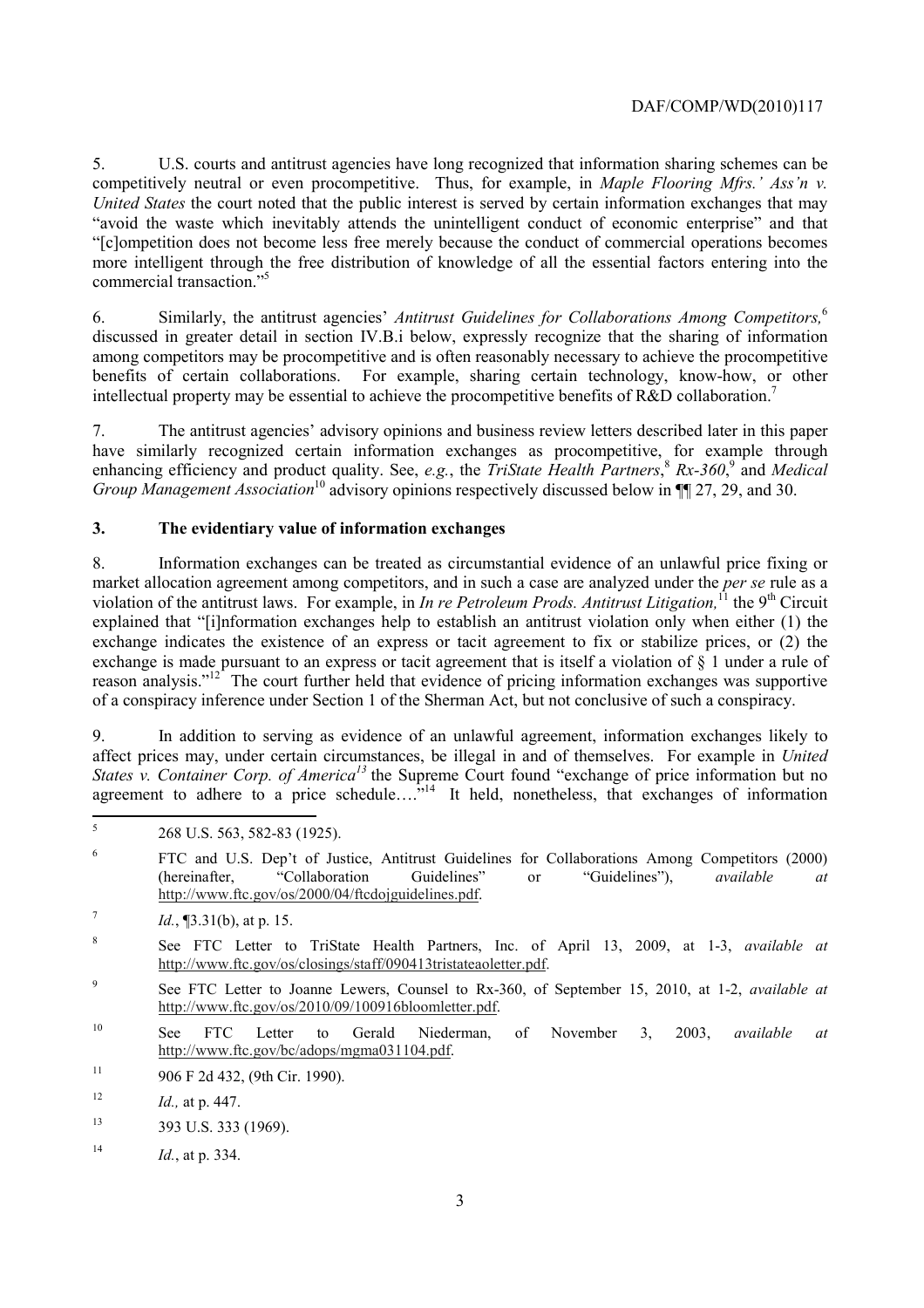concerning the "most recent price charged or quoted" among sellers of corrugated shipping containers,<sup>15</sup> albeit on an irregular basis, unlawfully stabilized prices. Consequently, the Court concluded that the exchange of price information, involving a highly concentrated industry and a fungible product with inelastic demand, "had an anticompetitive effect in the industry, chilling the vigor of price competition."16 It therefore found the exchange to amount to concerted action and thus sufficient to establish a combination or conspiracy in violation of Sherman Act §1.

# **4. Criteria considered in assessing the legitimacy of information exchanges**

discussed below, are considered in assessing the legitimacy of information exchanges, including:<sup>17</sup> 10. Information exchanges may facilitate anticompetitive harm by advancing competitors' ability to collude. The exchange may carry out an overt agreement, support tacit meetings of the mind, or be unilateral in nature, but all result in anticompetitive effects. Therefore, actual evidence of anticompetitive harm, such as industry-wide price increases as a result of the exchange, would be the strongest factor in finding the exchange illegal. In the absence of such actual anticompetitive effects, various criteria, as

- The nature and quantity of the information (extensive exchange of information regarding pricing, output, major costs, marketing strategies and new product development is more likely to have anticompetitive implications);
- sharing current data); • How recent the shared data is (sharing of past data is generally deemed less problematic than
- The parties' intent in sharing the information (an anticompetitive intent, such as an intent to stabilize prices, is problematic);
- The industry structure (in concentrated industries, an exchange among few firms could be more likely to harm competition);
- Public availability of information (where information is already publicly available, the risk of its exchange between competitors seems low);
- How the exchange is structured and controlled (a direct exchange is more likely to be anticompetitive than an exchange through an intermediary);
- The frequency of exchanges (the more frequent the exchange, the more problematic it may be); and
- Whether the parties adopted safeguards to prevent or limit the participants' access to each others' competitively sensitive information.

11. The following paragraphs describe court cases and antitrust agency guidance and cases that demonstrate how consideration of these criteria plays out in specific cases.

#### *4.1 Supreme Court cases*

12. In *American Column & Lumber Co. v. United States*, 18 the Supreme Court examined whether price information exchange concerning hardwood floors must be deemed an "unreasonable restraint on

*Id.*, at p. 335.

<sup>16</sup>*Id.*, at p. 337.

<sup>17</sup> See also ABA Section of Antitrust Law, 1 Antitrust Law Developments 92-98 ( $6<sup>th</sup>$  ed. 2007).

<sup>&</sup>lt;sup>18</sup> American Column and Lumber Co. v. United States, 257 US 377 (1921).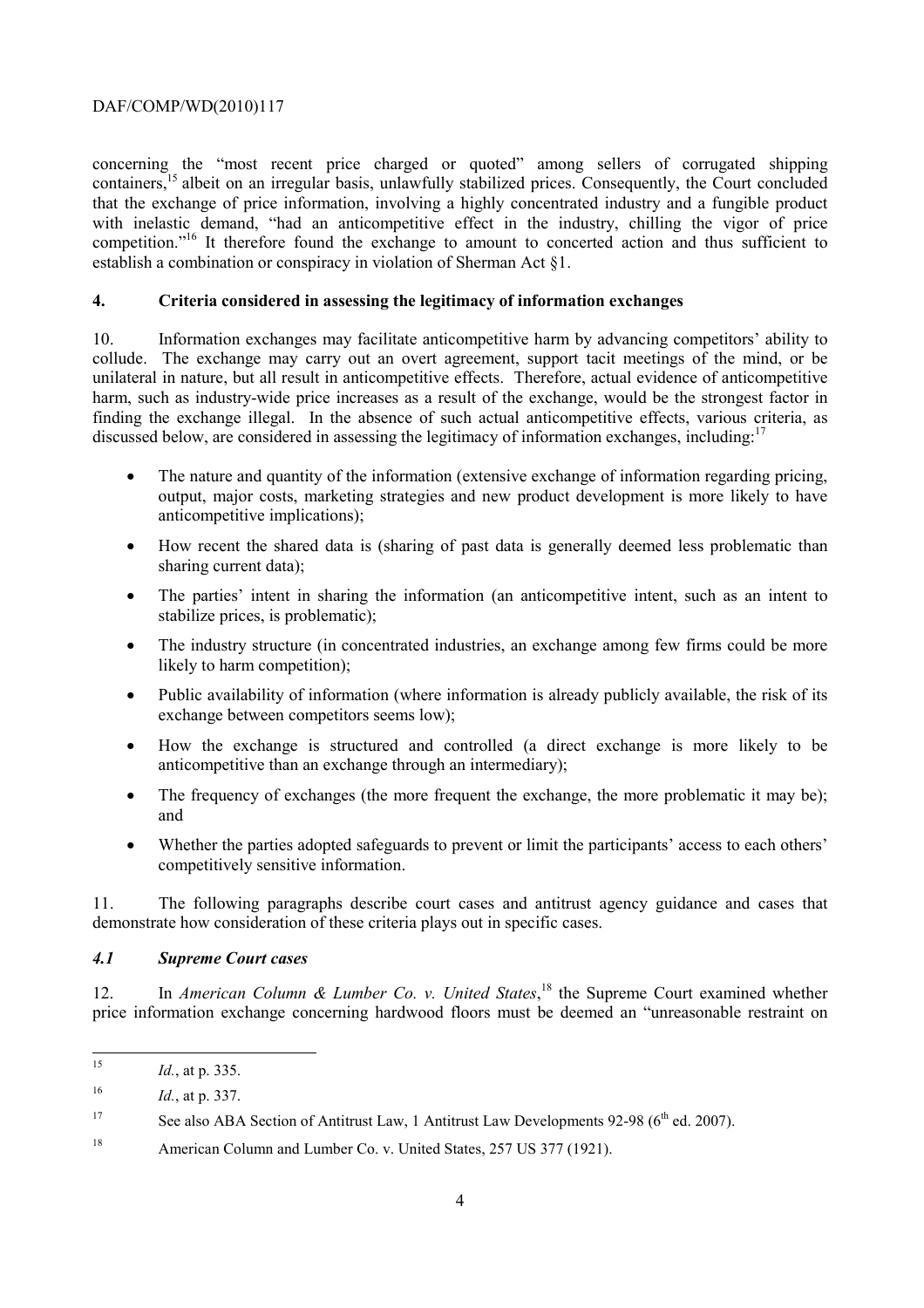trade" under Section 1 of the Sherman Act. In considering the purpose and likely effect of the information exchange, the Court found it to be unlawful because of the quantity and quality of information shared. It stated that "[g]enuine competitors do not make daily, weekly and monthly reports of the minutest details of their business to their rivals." In terms of likely effect, the Court observed that hardwood prices had increased "to an unprecedented extent," and therefore found the evidence to indicate cartel-like behavior in which the information exchange enabled the American Hardwood Manufacturers' Association to detect and punish members who deviated from its policy. In light of these findings, the Court found the information exchange to constitute a combination and conspiracy in restraint of interstate commerce that was unlawful under §1 of the Sherman Act.

13. However, the Court has held that information exchanges that are not likely to lead to anticompetitive effects do not violate §1 of the Sherman Act. In the aforementioned *Maple Flooring*  case,<sup>19</sup> the Court concluded that even if the specific information exchange presented an opportunity for an agreement on price or production, the exchange was lawful because no such agreement was actually executed. It based its decision on four decisive facts. First, the data shared were aggregated and historic, *i.e.* involved only past transactions; second, the information exchanged was made publicly available and read by 90-95% of the defendants' buyers; third, the exchange did not result in actual uniformity in prices; and, finally, the court found the shared data to have "a useful and legitimate purpose in enabling members to quote promptly a delivered price on their product."<sup>20</sup>

program to have the purpose and effect of stabilizing prices, and therefore deemed it unlawful. 14. In *United States v. American Linseed Oil Co.*<sup>21</sup> the Court found the price information exchange Conversely, in *Cement Mfrs. Protective Ass'n v. United States*,  $22$  the Court held that the price uniformity did not result from the information exchange. Instead, the information exchange was aimed at preventing purchasers' manipulation of the bidding system and therefore did not violate the Sherman Act.

control to allow it to be used even in an informal manner to restrain competition."<sup>24</sup> In this case, at the Court found that "the inferences are irresistible that the exchange of price information has had an 15. Over time, in evaluating information exchanges, the Court appeared to shift its emphasis from the purpose of the exchange to its likely effect on competitive conditions, and rather than looking only for overt price fixing agreements, also began to assess exchanges that suggest a tacit agreement. In *U.S. v. Container Corp.,* 23 despite finding no agreement on price, the Court held that a direct exchange of pricing information among competitors posed a competitive risk, noting that "price is too critical, too sensitive a request of a competing company, each corrugated container manufacturer submitted "the most recent price charged or quoted" and, in return, obtained the same information from the requesting company.<sup>25</sup> The anticompetitive effect in the industry, chilling the vigor of price competition.<sup> $26$ </sup> The fact that the exchanges were of recent price information also played a role in the Court's analysis.

- 22 Cement Mfrs. Protective Ass'n v. United States, 268 U.S. 588 (1925).
- $23$ United States v. Container Corp., 393 U.S. 333 (1969).
- <sup>24</sup>*Id.*, at p. 338.
- 25 <sup>25</sup>*Id.,* at p. 335.

 $19$ Supra note 5.

 $20$ <sup>20</sup>*Id.*, at p. 571.

 $21$ 21 United States v. American Linseed Oil Co., 262 U.S. 371 (1923).

<sup>26</sup>*Id.*, at p. 337.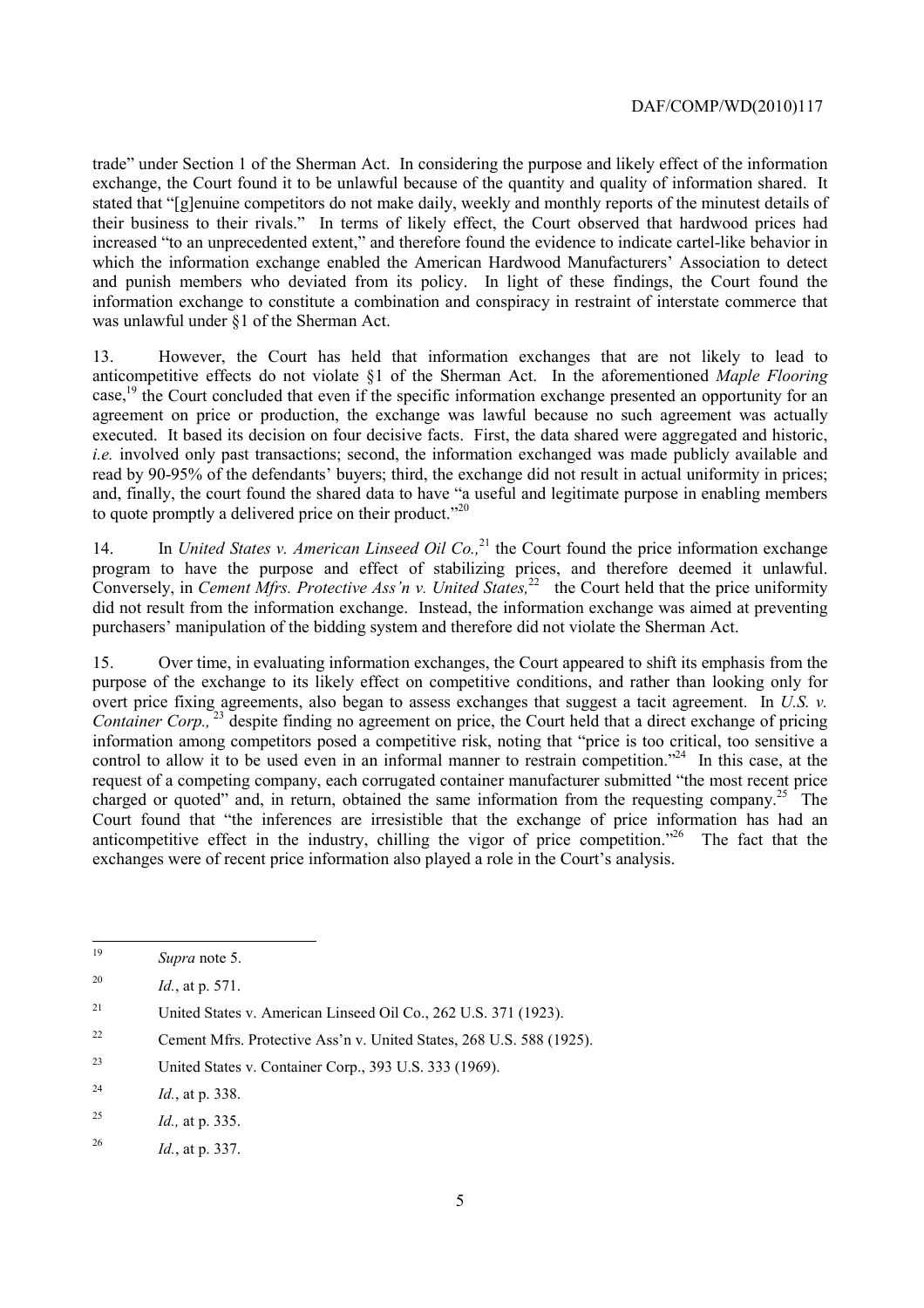information exchanges in *U.S. v. U.S. Gypsum Co*. 27 In its decision, the Court observed that exchange of price data and other information among competitors does not invariably lead to anticompetitive effects. conduct," from *per se* illegal conduct, noting that the exchange of price information in and of itself, information exchanged.<sup>29</sup> The Court also stressed that exchange of current price information has the 16. The Court clarified its previous decisions and provided further guidance for analyzing The Court distinguished the "gray zone of socially acceptable and economically justifiable business. without inquiring into the intent with which it was undertaken, does not necessarily constitute illegal conduct.28 The Court noted that information exchange practices may, in some cases, foster economic efficiency and confer procompetitive effects. Relevant considerations in determining whether a practice confers procompetitive or anticompetitive effects include the industry structure and the nature of the greatest potential of generating anticompetitive effects and, although not *per se* unlawful, has consistently been held to violate the Sherman Act.

# *4.2 Guidance by the antitrust agencies*

# *4.2.1 DOJ/FTC Antitrust Guidelines for Collaborations Among Competitors (2000)*

 contexts.31 The *Collaboration Guidelines* address, among other things, how the FTC and DOJ evaluate the safety zones from antitrust liability. 17. In 2000 the antitrust agencies issued joint *Antitrust Guidelines for Collaborations among Competitors,30* which apply to information exchanges and other joint conduct in a variety of business likelihood that a given collaboration might result in disclosure of competitively sensitive information, appropriate safeguards to reduce antitrust risk from such exchanges, and exchanges that would qualify for

disclosure of historical sales figures.<sup>33</sup> Third, disclosure of firm-specific information is more competitively the source of particular data points.<sup>34</sup> Moreover, the exchange of individual company data (particularly 18. While recognizing the potential procompetitive aspects of information sharing, the *Guidelines*  recognize such exchanges can also potentially lead to collusion, and identify three main points to consider in this regard. First, the more competitively sensitive the information, the greater the risk. Sharing of pricing and cost data, information about output levels and production capacities, or business strategies and marketing plans will draw much more antitrust scrutiny than disclosure of less competitively sensitive information.<sup>32</sup> Second, the exchange of current or future sales strategies will cause greater concern than dangerous than sharing aggregated data, which does not allow competitors to identify individual firms as current data on prices or costs, or forward-looking projections of sales or output levels) is usually not required to achieve major efficiencies.

19. In addition to the nature of the shared information, the likelihood that such information will be shared and used for anticompetitive purposes is also a main concern of the Agencies.<sup>35</sup> Among other

- United States v. U.S. Gypsum Co., 438 U.S. 422 (1978).
- <sup>28</sup>*Id.* ,at p. 441.
- <sup>29</sup>*Id.*, at p. 443.

- $1^{31}$  *Id.*, at pp. 1-2, 15-16, 21.
- 32 *Id.*

 $\overline{a}$ 

- 33 <sup>33</sup>*Id.*
- 34 <sup>34</sup>*Id.*, at p. 16.
- <sup>35</sup>*Id.*, at p. 21.

 $30$ 30 FTC and U.S. Dep't of Justice, Antitrust Guidelines for Collaborations Among Competitors *supra* note 6.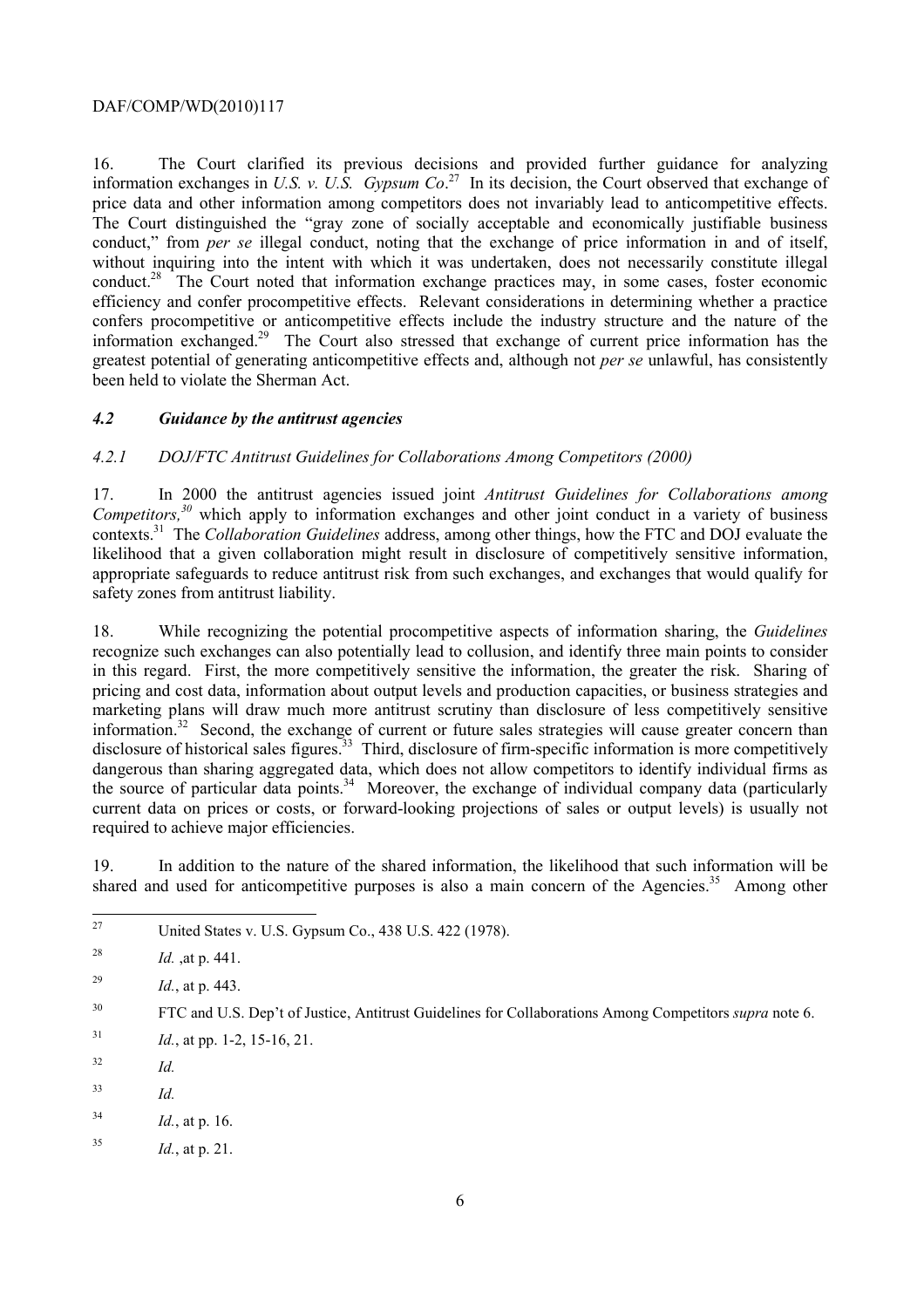competitively sensitive information.<sup>36</sup> factors, the FTC and DOJ consider the nature and purpose of the collaboration, how it is structured and controlled, and whether it has adopted safeguards to prevent or limit the participants' access to each others'

#### Safety Zones

#### − *Under the DOJ/FTC Guidelines for Collaborations among Competitors*

Because some competitor collaborations may be procompetitive, the antitrust agencies believe that "safety zones" are useful in order to encourage such activity.<sup>37</sup> Information sharing and various trade association activities also may take place through competitor collaborations, and are therefore a specific type of collaboration. In the aforementioned collaboration Guidelines*<sup>38</sup>* the antitrust agencies designated safety zones to provide participants in a competitor collaboration with a degree of certainty in situations in which anticompetitive effects are so unlikely that the antitrust agencies presume the arrangements to be lawful without inquiring into particular circumstances. These safety zones are not intended to discourage competitor collaborations that fall outside the safety zones.<sup>39</sup>

 relevant market in which competition may be affected. This safety zone, however, does not *General Competitor Collaborations*. Absent extraordinary circumstances, the antitrust agencies do not challenge a competitor collaboration when the market shares of the collaboration and its participants collectively account for no more than twenty percent of each apply to agreements that are per se illegal, or that would be challenged without a detailed market analysis, or to competitor collaborations to which a merger analysis is applied.<sup>40</sup>

*Research and Development Competition Analyzed in terms of Innovation Markets*. Absent extraordinary circumstances, the antitrust agencies do not challenge a competitor collaboration on the basis of effects on competition in an innovation market where three or more independently controlled research efforts in addition to those of the collaboration possess the required specialized assets or characteristics and the incentive to engage in R&D that is a close substitute for the R&D activity of the collaboration. This antitrust safety zone does not apply to agreements that are per se illegal, or that would be challenged without a detailed market analysis, or to competitor collaborations to which a merger analysis is applied.<sup>41</sup>

− *Under the FTC/DOJ Health Care Statements (1996)* 

In August 1996, the FTC and the DOJ jointly issued *Statements of Antitrust Enforcement Policy in Health Care*.<sup>42</sup> Of these, Statement No.  $5^{43}$  sets out the antitrust agencies'

 $\overline{36}$ *Id.* 

<sup>37</sup> <sup>37</sup>*Id.*, p. 25.

<sup>38</sup> *Id.* 

<sup>39</sup>*Id.*, §4.1, p. 25.

<sup>40</sup> Id., §4.2, p. 26.

 $1^{41}$  *Id.*, §4.3, pp. 26-27.

<sup>42</sup> 42 FTC and U.S. Department of Justice, Statements of Antitrust Enforcement Policy in Health Care (1996) (hereinafter, "Health Care Statements" or "Statements"), *available at*  http://www.ftc.gov/bc/healthcare/industryguide/policy/hlth3s.pdf.

<sup>43</sup>*Id.*, at pp. 43-48.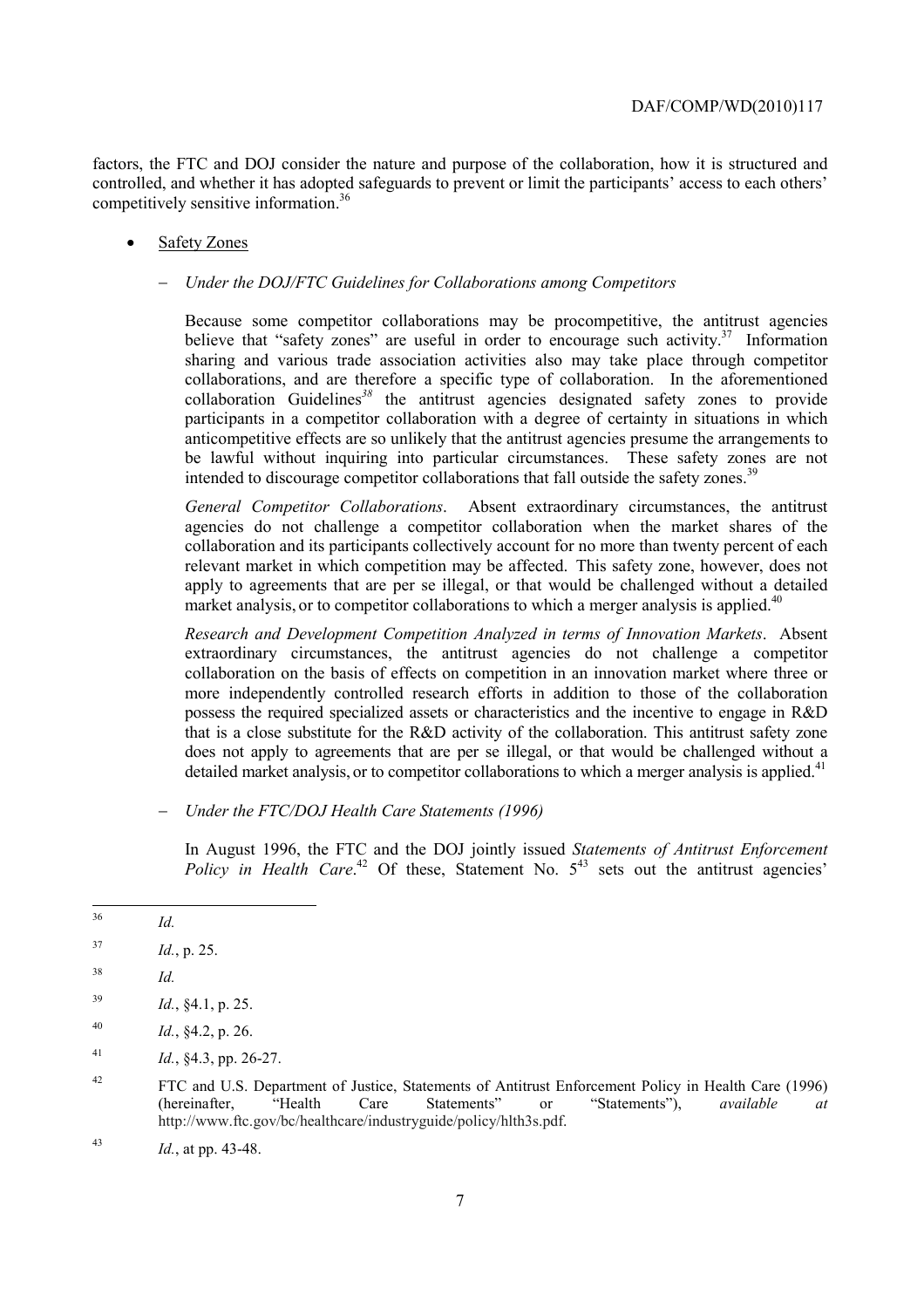exchanges of price and cost information among competing health care service providers.<sup>44</sup> enforcement policy with respect to collective dissemination of health care providers' fee information to purchasers, and Statement No. 6 outlines their policy with respect to

agencies.<sup>45</sup> In order to qualify for this safety zone, the collection of information must: (1) be managed by a third party; (2) contain information based on data that is more than three With respect to collective provision of fee-related information, Statement No. 5 sets forth an antitrust safety zone in which such provision will generally not be challenged by the antitrust months old; and (3) contain shared data aggregated from at least five providers, of which no individual provider represents more than 25 percent, and be sufficiently aggregated to prevent identification of prices charged by any individual provider. The sharing of prospective feerelated information falls outside the antitrust safety zone, and will be assessed on a case-bycase basis, including scrutiny of the nature and extent of communications, the rationale for providing the information, and the nature of the market in which it is provided.<sup>46</sup>

circumstances.<sup>49</sup> *Health Care Statement* No. 6 provides general guidance on the antitrust agencies' enforcement policy in circumstances where competing service providers (hospitals, physician groups, etc.) participate in written surveys of prices for health care services or compensation  $\frac{1}{\cosh(\theta)}$  costs (salaries, wages, or benefits).<sup>47</sup> Specifically, Statement No. 6 acknowledges that such surveys can have significant benefits for health care consumers, providers, and purchasers when conducted with appropriate safeguards against collusion or other reduction of competition.<sup>48</sup> The Statement, therefore, sets forth an antitrust safety zone similar to the one set in Statement No. 5, with the same three conditions mentioned above in ¶ 23 that, when met, lead the antitrust agencies not to challenge the proposed exchange, absent extraordinary

certain specialty services.<sup>50</sup> However, exchanges of future price or employee compensation With respect to exchanges of price and cost information among competing providers that do not satisfy the safety zone conditions, the antitrust agencies will generally apply a rule of reason analysis. The *Statements* explain that this involves balancing the parties' asserted justifications for the exchange against the enforcement agency's assessment of its likely anticompetitive effects, such as facilitating collusion on salary levels or reducing access to data are very likely to be considered anticompetitive, and to the extent such exchanges constitute an agreement among competitors on prices for health care services or wages paid to health care employees, will be considered unlawful *per se*. 51

<sup>44</sup> <sup>44</sup>*Id.*, at pp. 49-52.

 arrangements, see *Id.,* at p. 43. <sup>45</sup> Importantly, the protection of the antitrust safety zone applies "absent extraordinary circumstances," which leaves the agencies some enforcement flexibility when confronted with atypical facts or business

<sup>46</sup> <sup>46</sup>*Id.*, at pp. 46-47

 the same antitrust principles apply to both types of information exchanges. "The principles expressed in <sup>47</sup>*Id.*, at pp. 49-52. As noted above, the Statements also discuss collective activity by providers to furnish pricing data (fees, discounts, reimbursement methods, etc.) to health care purchasers. For most purposes, the Agencies' statement on provider participation in exchanges of price and cost information are applicable in this context." *Id.* at p. 44.

<sup>48</sup>*Id*., at p. 49.

<sup>49</sup> *Id.*, at p. 50.

<sup>50</sup>*Id.*, at p. 51.

<sup>51</sup>  $Id$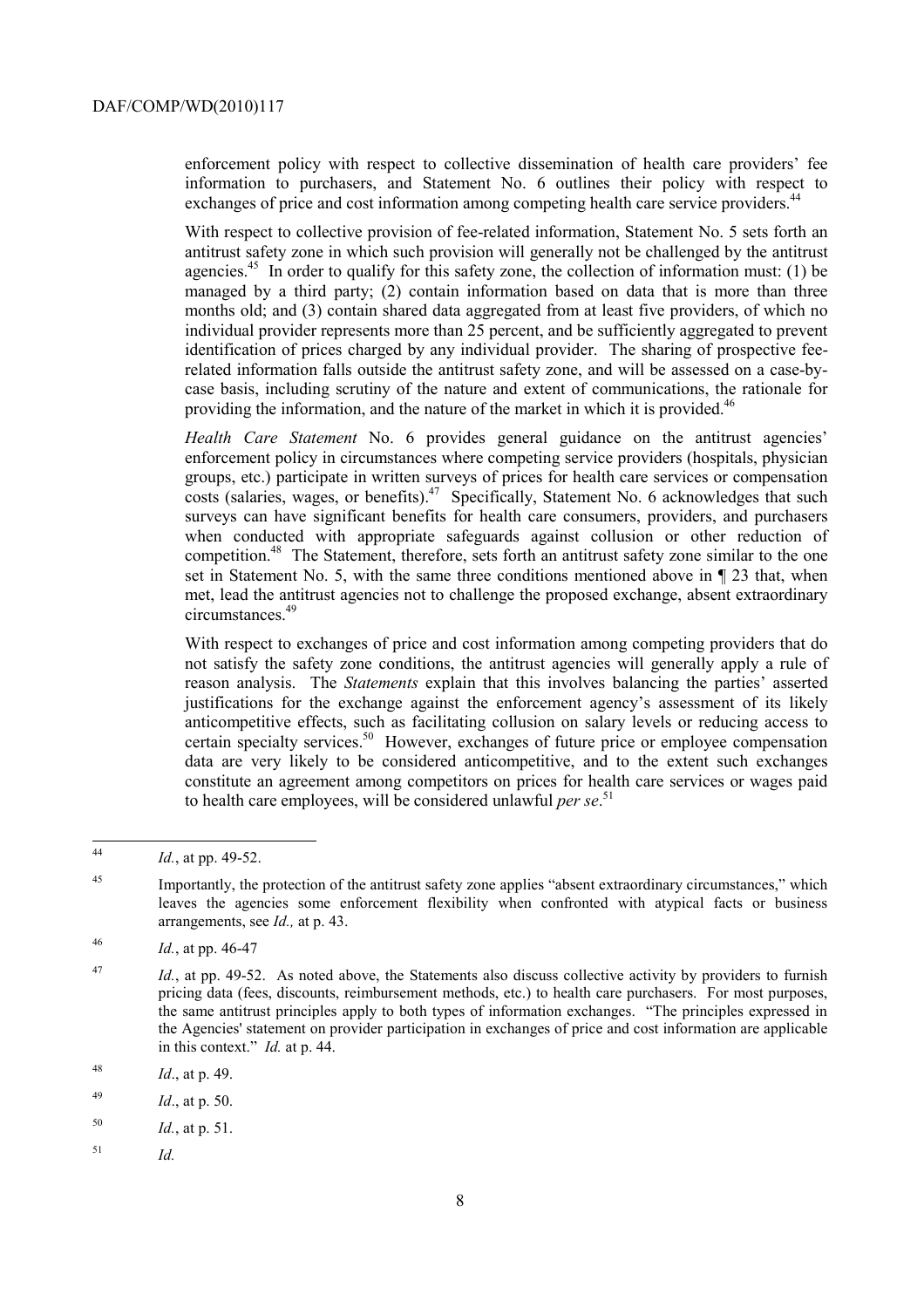# **5. Examples of information exchanges viewed as permissible**

# *5.1 FTC advisory opinions*

20. Potential participants in an information exchange may request an advisory opinion from the Commission or FTC staff that analyzes antitrust ramifications of the proposed exchange, provided that they are subject to the agency's jurisdiction.<sup>52</sup> Most FTC advisory opinions issued in this area to date have involved the health care industry; the agency's Health Care Division has a particular interest in examining the collection, exchange, and provision of information, including price information, among health care providers.<sup>53</sup> The following review highlights a few of the antitrust agencies' advisory opinions and business review letters (a similar procedure available at the DOJ and discussed below in section V.ii) that found specific information exchanges permissible due to the unlikelihood of competitive harm, or the presence of procompetitive advantages that outweigh potential competitive harms.

# *5.1.1 TriState Health Partners opinion*

 system to help identify "high-risk and high-cost patients," and facilitate the exchange of patients' treatment justification for the program, the agency viewed the collective conduct as reasonably necessary for the success of the overall program and the achievement of significant procompetitive benefits.<sup>56</sup> 21. In 2009, the FTC examined a clinical integration program proposed by a physician-hospital organization.54 The organization had requested an advisory opinion on the legality of its program, which included, among other joint activities, implementation of a web-based health information technology and medical management information. These information-sharing efforts, in turn, were designed to create opportunities for "aggressive care management," which could improve physician performance and quality of treatment for patients, and bring "significant financial benefits for payers."55 Given the efficiency

# *5.1.2 Greater Rochester Independent Practice Association opinion*

 proposed clinical integration program. In addition to joint negotiation of contracts and prices with health  $(e.g.,$  adherence to program standards and use of cost-saving measures).<sup>57</sup> In applying a rule of reason 22. A multi-specialty physician practice association requested an advisory opinion for its 2007 plans, the integration program involved extensive sharing of patient information (health histories, prescriptions, test results, courses of treatment, clinical outcomes, etc.) and data on physician practices

 $\overline{a}$ 

Advisory opinions do not normally opine on the legality of the proposed conduct. Instead, they set forth the enforcement intentions of the agency if the proposed conduct were undertaken, and are issued without prejudice to the agency's right to reconsider the issues involved. See Sections 1.1–1.4 of the Commission's Rules of Practice, 16 C.F.R. §§ 1.1-1.4; see also Guidance From Staff of the Bureau of Competition's Health Care Division on Requesting and Obtaining an Advisory Opinion (May 2010), *available at* http://www.ftc.gov/bc/healthcare/industryguide/adv-opinionguidance.pdf.

<sup>53</sup> For a list of FTC advisory opinions on exchanges of information between healthcare providers see FTC Bureau of Competition HealthCare Division, TOPIC AND YEARLY INDICES OF HEALTH CARE ANTITRUST ADVISORY OPINIONS BY COMMISSION AND STAFF, p. 8, available at http://www.ftc.gov/bc/adops/indexfin062010.pdf.

<sup>54</sup> 54 See FTC Letter to TriState Health Partners, Inc. of April 13, 2009, at 1-3, *available at*  http://www.ftc.gov/os/closings/staff/090413tristateaoletter.pdf.

<sup>55</sup> <sup>55</sup>*Id.*, at pp. 8-9.

<sup>56</sup> <sup>56</sup>*Id.*, at pp. 14-15, 36-37.

 *available at* http://www.ftc.gov/os/closings/staff/070921finalgripamcd.pdf. 57 See FTC Letter to Greater Rochester Independent Practice Ass'n, Inc. of September 17, 2007, at pp. 7-9,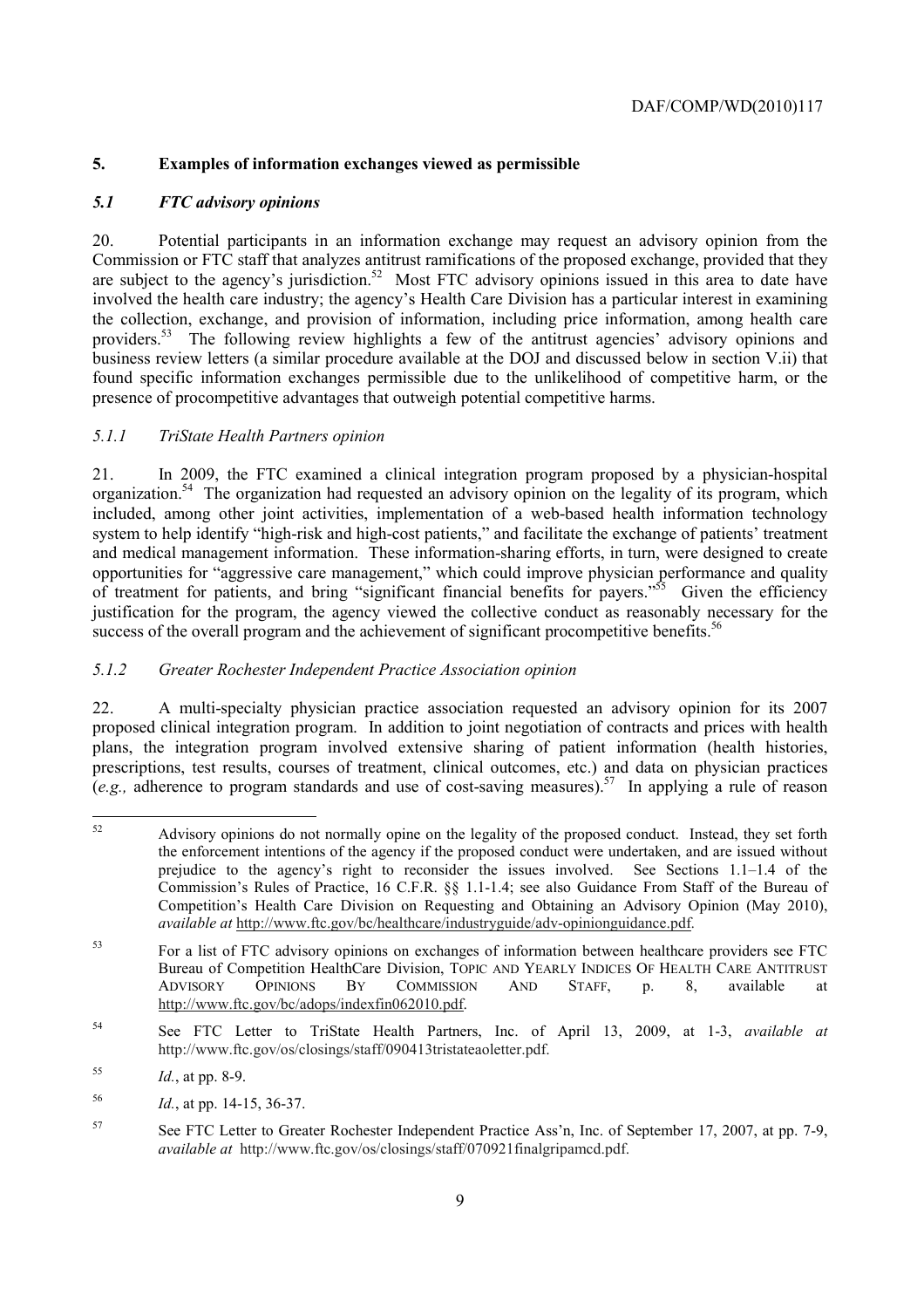analysis to the proposed program,<sup>58</sup> the FTC allowed the integration to go forward, based on the likelihood of the program achieving its procompetitive potential, the ancillarity of the joint contracting to furthering such efficiencies, and indications that the physician association would be unlikely to exercise market power or bring about anticompetitive effects in the relevant market.<sup>59</sup>

# *5.1.3 Rx-360 opinion*

that it challenge the programs, because staff did not find them to raise any significant antitrust risk.<sup>62</sup> This conclusion was based on a rule of reason analysis, which concluded, based on the information provided, 23. In September 2010, the FTC issued an advisory opinion concerning sharing of information by members of an international consortium of biotechnology and pharmaceutical firms. The consortium, known as Rx-360, had sought the agency's guidance concerning a proposal to implement supplier audit programs.60 Under these programs, consortium members will be able to share both prior quality and safety audit information and the costs of sponsoring further quality and safety audits of common ingredient suppliers.<sup>61</sup> FTC staff advised Rx-360 that it currently has no intention to recommend to the Commission that the audit programs: (1) do not require exchanges of competitively significant information, (2) contain protections to reduce Rx-360 members' ability to use the programs for anticompetitive ends; (3) protect audited firms from concerted misuse of the audit programs; and (4) are intended and likely to promote efficiency, quality, and safety.<sup>63</sup>

# *5.1.4 Medical Group Management Association opinion*

what might be deemed acceptable performance, nor evaluate particular payers based on any benchmark. 24. Medical Group Management Association (MGMA), a professional association representing medical practice administrators, requested an advisory opinion of its 2003 plan to provide its members information comparing the performance and status of their medical group in comparison to its peers.<sup>64</sup> The collected information included insurer payments to each physician, and thus was akin to an exchange of price information among physicians. However, MGMA's proposal prevented disclosure of the underlying payment data to physicians; focused on past or current rather than future payments; published only statistics that combined data from at least 5 respondents, and published the information in an aggregated form that prevented disclosure of the price paid by individual insurers or received by individual physician practices. MGMA also sought to collect and circulate aggregated information about insurers' referral networks, rates of claim rejections and payments times, and physicians' satisfaction with payers' responsiveness to questions or concerns about claims or payments. Nevertheless, MGMA planned to circulate only aggregated performance on any of these data; and neither establish clear benchmarks for what might be deemed acceptable performance, nor evaluate particular payers based on any benchmark.<br>Moreover, MGMA's proposed information exchange appeared likely to encourage payers to compete.<br>Therefore, the Commission s MGMA's information exchange proposal.

See FTC Letter to Greater Rochester IPA, at pp. 10-11.

 $\overline{a}$ 

<sup>59</sup> <sup>59</sup>*Id.* at p. 29.

<sup>60</sup> See FTC Letter to Joanne Lewers, Counsel to Rx-360, of September 15, 2010, at pp. 1-2, *available at*  http://www.ftc.gov/os/2010/09/100916bloomletter.pdf.

<sup>61</sup> See FTC Letter to Joanne Lewers, at p. 3.

<sup>62</sup>*Id.* at pp. 6-8.

<sup>63</sup>  $Id$ .

<sup>64</sup> See FTC Letter to Gerald Niederman, of November 3, 2003, *available at*  http://www.ftc.gov/bc/adops/mgma031104.pdf.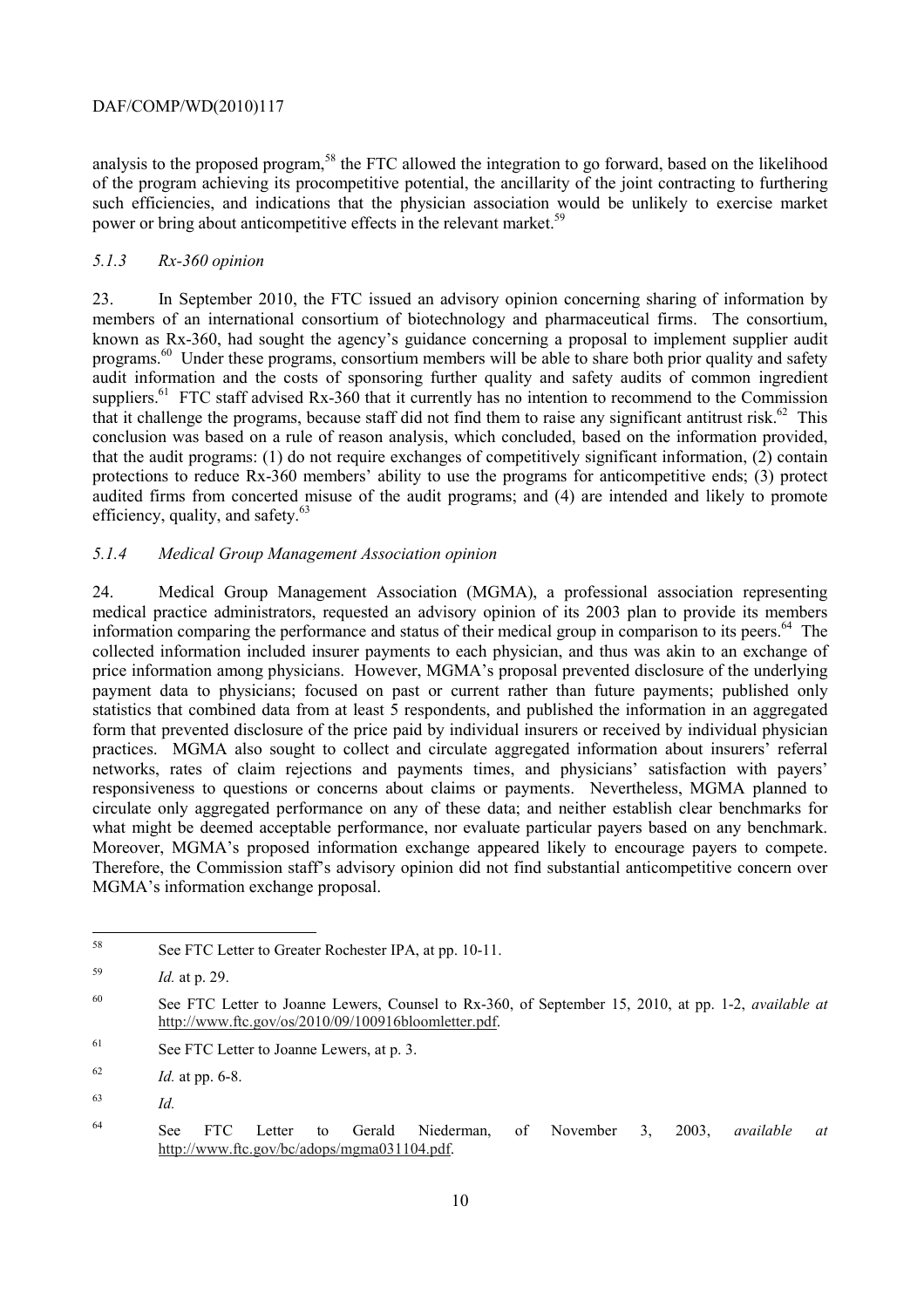# *5.2 DOJ business review letters*

the DOJ's Business Review Procedure.<sup>65</sup> The following paragraphs describe two DOJ business review 25. Persons concerned about the legality under the antitrust laws of proposed business conduct may ask the DOJ for a statement of its current enforcement intentions with respect to that conduct pursuant to letters concerning proposed information exchanges.

# *5.2.1 Hospital Value Initiative*

 26. On April 26, 2010, DOJ issued a business review letter stating it saw no reason to object to an information exchange program of Hospital Value Initiative (HVI), a coalition of three organizations: the Pacific Business Group on Health, the California Public Employees' Retirement System, and the California Health Care Coalition. Together these three groups represent group purchasers of health care services, which purchase health care for more than 7 million people in California. HVI proposed to provide data on the relative costs and resource efficiency of more than 300 hospitals in that state. HVI would collect, analyze and distribute aggregated comparative data on the level of reimbursement received, and the resources used, by California hospitals in providing inpatient and outpatient services. DOJ determined that HVI's proposal was not likely to produce anticompetitive effects because the exchange would involve data that was at least 10 months old and the program would not disclose disaggregated data or any hospital's actual service fees. HVI's data exchange program could potentially benefit consumers by increasing the transparency of the relative costs and resource efficiency of hundreds of California hospitals. Moreover, DOJ concluded that the proposed information exchange might reduce health care costs by improving competition among hospitals and facilitating more informed purchasing decisions by group purchasers of health care services.

# *5.2.2 Trucking Companies*

 27. On April 9, 2007, DOJ announced that it would not oppose a proposal by the National review letter noted that "such surveys can benefit consumers when industry members use information Association of Small Trucking Companies (NASTC) and Bell & Company (Bell) to conduct an operational and financial survey of small- and medium-sized trucking companies. NASTC and Bell planned to share the collected information -- data on general company information, equipment, finances, and employees - in aggregate form with survey participants and others to provide trucking firms with competitive benchmarks. DOJ concluded that certain safeguards would ensure that the survey did not result in exchanges of competitively sensitive business information. The survey report would be administered by third parties, would contain only aggregated data that is at least three months old, and would be published only if responses to the survey were received from five or more trucking companies. DOJ's business derived from such surveys to gain efficiencies and price their products or services more competitively."

# **6. Examples of information exchanges viewed as illegal**

28. The following paragraphs demonstrate cases in which information exchanges were viewed as violating antitrust laws.

 <sup>65</sup> See 28 C.F.R. § 50.6.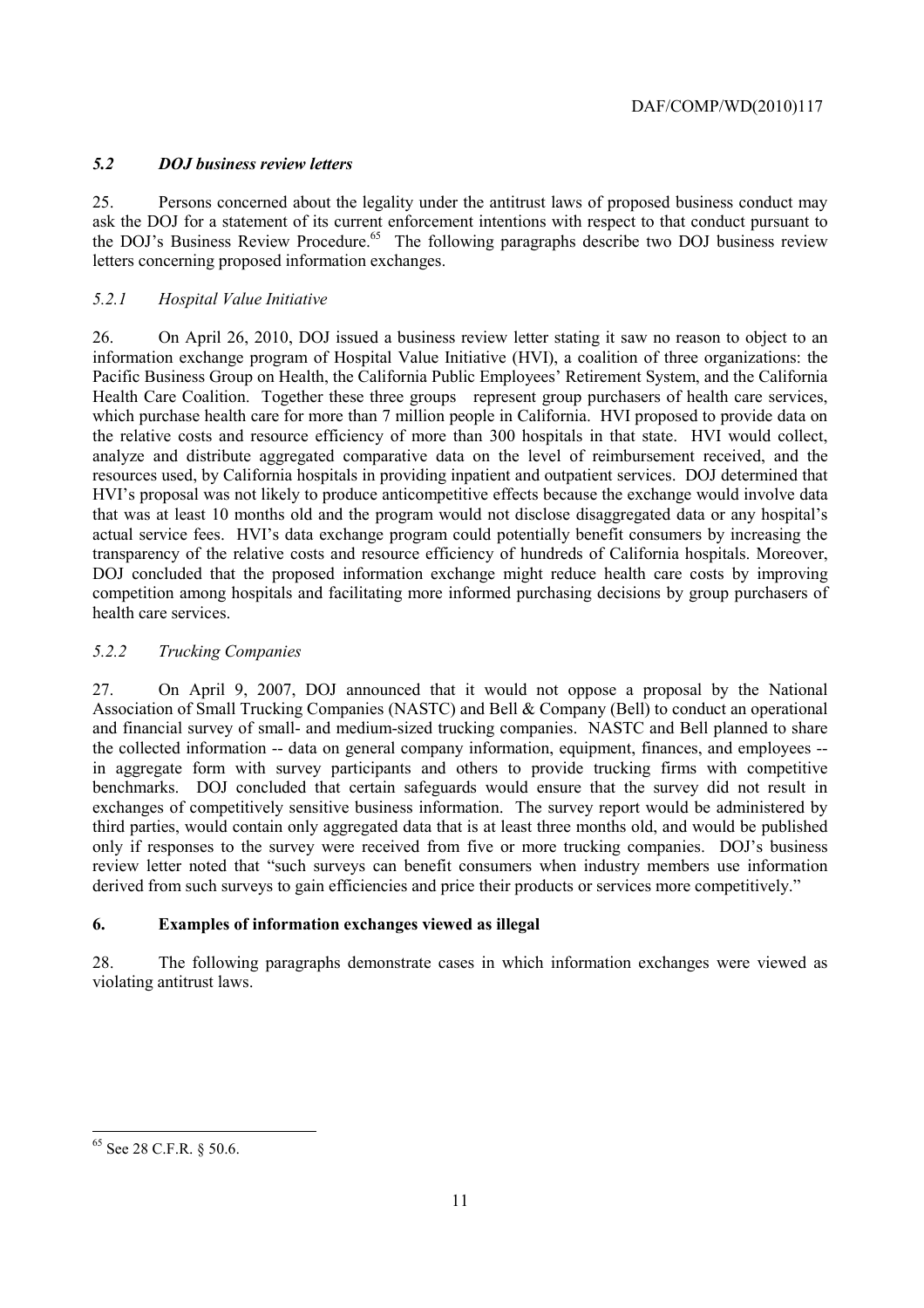# *6.1 Exchanges initiated unilaterally*

#### *6.1.1 In re Valassis Communications*

invitation to collude from one publisher of newspaper advertising inserts to its only rival in that market.<sup>66</sup> 29. Unilateral attempts by a competitor to exchange sensitive information with rivals, even if unreciprocated, can trigger antitrust enforcement. For example, the *Valassis* matter involved an alleged The FTC's Complaint alleged that, during an earnings conference call open to the public, the CEO of Valassis announced a new strategy for raising prices of inserts, and that the company's executives knew that its rival, News America, would be monitoring the call.<sup>67</sup> The Complaint also alleged that Valassis intended to facilitate collusion through its announcement and had no legitimate business reason for disclosing its new pricing strategy.<sup>68</sup> According to the FTC, if News America had accepted the invitation from Valassis, higher prices and reduced output of newspaper advertising inserts were likely to result.<sup>69</sup> To resolve these allegations, Valassis entered into a consent order with the agency that prohibits unilateral communications, both public and private, concerning the company's willingness to refrain from competing with rivals or to coordinate pricing with them.<sup>70</sup> The order further prohibits participation by Valassis in any concerted action to allocate markets or customers, or coordinate pricing with competitors.

#### *6.1.2 In re Stone Container Corporation*

 linerboard manufacturers, asking them how much linerboard was available for purchase and at what price. In addition, Stone Container allegedly contacted competitors to inform them of its planned downtime and manufacturers.<sup>74</sup> 30. In *In re Stone Container Corporation* the FTC challenged a unilateral initiative to reduce output and increase industry prices through a broad scheme that included information exchanges.<sup>72</sup> The FTC Complaint<sup>73</sup> charged that, as part of a devised strategy to invite its competitors to increase prices, Stone Container, the largest U.S. manufacturer of linerboard, conducted a telephone survey of competing U.S. linerboard purchases, and in the course of these communications, arranged to purchase significant linerboard volumes from its competitors. These communications were entered into outside its ordinary course of business, and their specific intent was to coordinate an industry wide price increase. The methods of communication included private conversations and public statements, including press releases and published interviews. The FTC viewed these acts and practices as an invitation by Stone Container to its competitors to join a coordinated price increase. In agreeing to settle these charges, Stone Container was ordered to cease and desist from these communications and, for a period of five years, to maintain and make available to FTC staff, upon request, all records of communications with competing linerboard

| 66 | In re Valassis Communications, Inc., F.T.C. No. C-4160 (April 19, 2006) (consent order), <i>available at</i><br>http://www.ftc.gov/os/caselist/0510008/0510008c4160ValassisDecisionandOrder.pdf. |    |
|----|--------------------------------------------------------------------------------------------------------------------------------------------------------------------------------------------------|----|
| 67 | Communications.<br>Complaint<br>¶¶<br>$12 - 13$ .<br>available<br><i>Valassis</i><br>In.<br>re<br>http://www.ftc.gov/os/caselist/0510008/0510008c4160ValassisComplaint.pdf.                      | at |
| 68 | Id., $\P$ 14.                                                                                                                                                                                    |    |
| 69 | Id., $\P$ 15.                                                                                                                                                                                    |    |
| 70 | In re Valassis Communications, Decision and Order at II.A.                                                                                                                                       |    |
| 71 | Id. at II.B.                                                                                                                                                                                     |    |
| 72 | In re Stone Container Corporation, F.T.C. No. C-3806, all relevant information <i>available at</i><br>http://www.ftc.gov/os/caselist/c3806.shtm.                                                 |    |
| 73 | In re Stone Container Corporation, Complaint 3-7, <i>available at</i><br>http://www.ftc.gov/os/1998/06/9510006.cmp.htm.                                                                          |    |
| 74 | Corporation.<br>Decision<br>Order.<br>available<br>In<br>Container<br>Stone<br>and<br>re<br>http://www.ftc.gov/os/1998/06/9510006.do.htm.                                                        | at |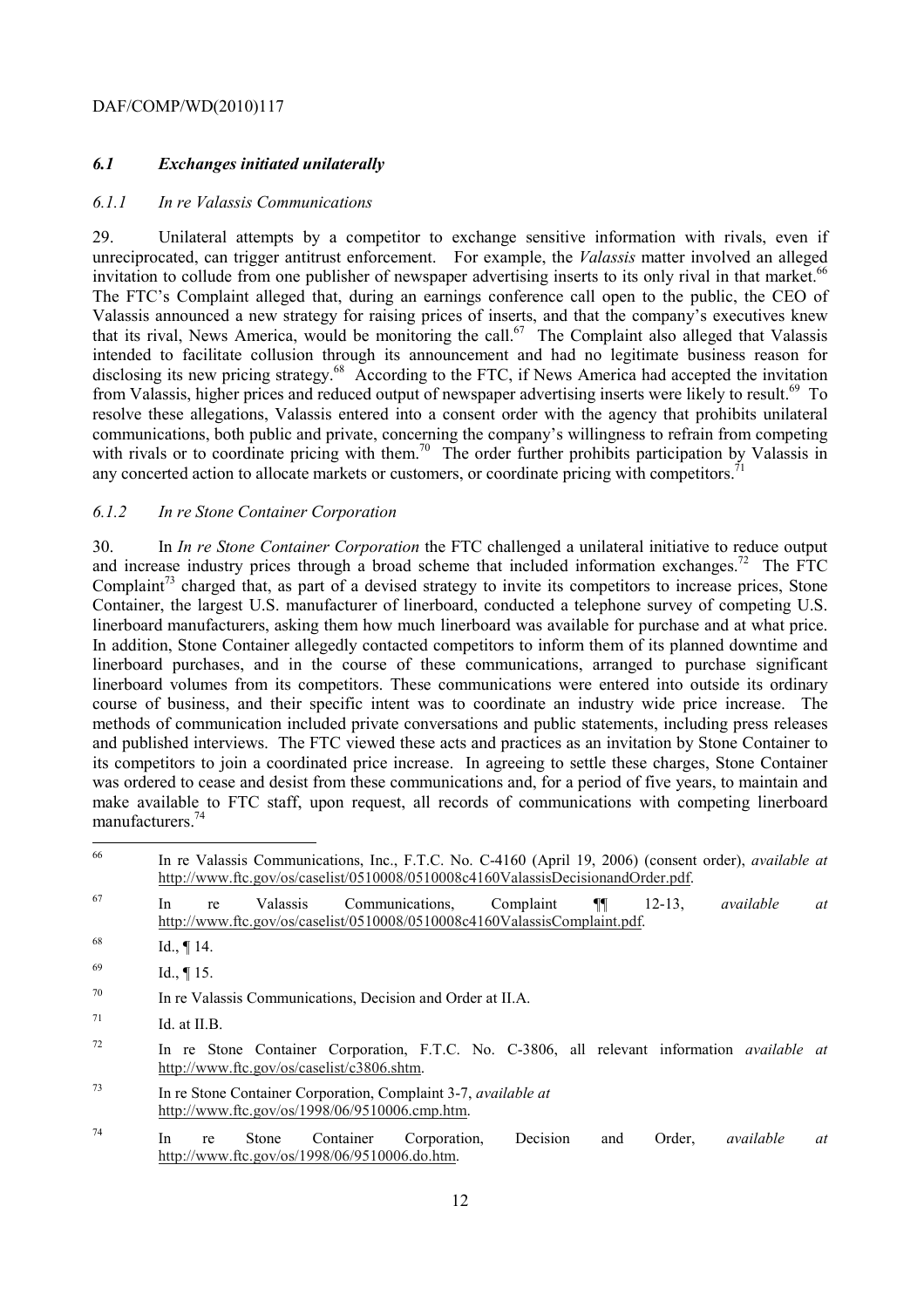# *6.2 Exchanges in trade association contexts*

where such information is highly detailed, disaggregated, and forward-looking."<sup>75</sup> 31. Trade associations provide their members and consumers with valuable benefits, such as education, outreach efforts to expand markets, enhancing product compatibility or quality standards, and otherwise helping businesses become more efficient. While the antitrust agencies recognize that trade association activity can be procompetitive or competitively neutral, they remain vigilant for certain types of conduct – especially information sharing – that could facilitate agreements among competitors on prices, output, or other terms of trade. As the FTC recently stated, "it is imperative that trade association meetings not serve as a forum for rivals to disseminate or exchange competitively-sensitive information, particularly

#### *6.2.1 In re Nat'l Ass'n of Music Merchants, Inc.*

regular meetings and programs it sponsored.<sup>77</sup> In its Complaint against the National Association of Music tendency, and capacity to facilitate collusion and restrain competition unreasonably.<sup>79</sup> To settle these sensitive subjects.<sup>80</sup> The consent order also requires NAMM to refrain from any activity that might program.<sup>81</sup> 32. In a recent enforcement action involving a trade association of musical instrument manufacturers, distributors, and dealers,<sup>76</sup> the FTC challenged the organization's role in arranging and encouraging the exchange of competitively sensitive information – particularly retail pricing policies and strategies – at Merchants ("NAMM"), the FTC alleged that the association conducted numerous such events over a twoyear period.<sup>78</sup> The FTC charged that these exchanges of competitively sensitive information, that in many instances served no legitimate business purpose, were anticompetitive because they had the purpose, charges, NAMM entered into a consent order that prohibited it from taking part in any information sharing activities among musical instrument manufacturers or dealers that relates to retail pricing and similarly facilitate collusive agreements among its members, and to implement an extensive antitrust compliance

#### *6.2.2 Wisconsin Chiropractic Association*

prices to those levels.<sup>83</sup> In addition, the Complaint states that respondents frequently collected, analyzed, 33. In 2000, the FTC obtained a consent order against the Wisconsin Chiropractic Association, (WCA). 82 The anticompetitive practices alleged in the FTC Complaint included training seminars in which detailed data on osteopathic pricing was provided, and chiropractors were encouraged to raise their and provided fee surveys to their members containing current charge data for specific chiropractic

83 See the Complaint, ¶10.A-B, *available at* http://www.ftc.gov/os/2000/05/wisconsincmp.htm

 $\overline{a}$  75 In re Nat'l Ass'n of Music Merchants, Inc., F.T.C. No. C-4255 (March 4, 2009) (analysis to aid public comment), available at http://www.ftc.gov/os/caselist/0010203/090304nammanal.pdf.

<sup>76</sup> 76 Id. F.T.C. No. C-4255 (Mar. 4, 2009) (consent order), all materials available at http://www.ftc.gov/os/caselist/0010203/index.shtm.

<sup>77</sup> See analysis to aid public comment, supra note 75.

<sup>78</sup> In re Nat'l Ass'n of Music Merchants, Complaint ¶ 5 (April 10, 2009), *available at*  http://www.ftc.gov/os/caselist/0010203/090410nammcmpt.pdf.

 $Id., \P 6.$ 

<sup>80</sup> In re Nat'l Ass'n of Music Merchants, Decision and Order at II.A.1. (April 10, 2009), *available at*  http://www.ftc.gov/os/caselist/0010203/090410nammdo.pdf.

 $1d.$  at II.A.2. and II.B.

<sup>&</sup>lt;sup>82</sup> In re Wisconsin Chiropractic Association and Russell A. Leonard, F.T.C. No. C-3943 (May 18, 2000) (consent order), the order and all relevant documents *available at* http://www.ftc.gov/os/caselist/c3943.shtm.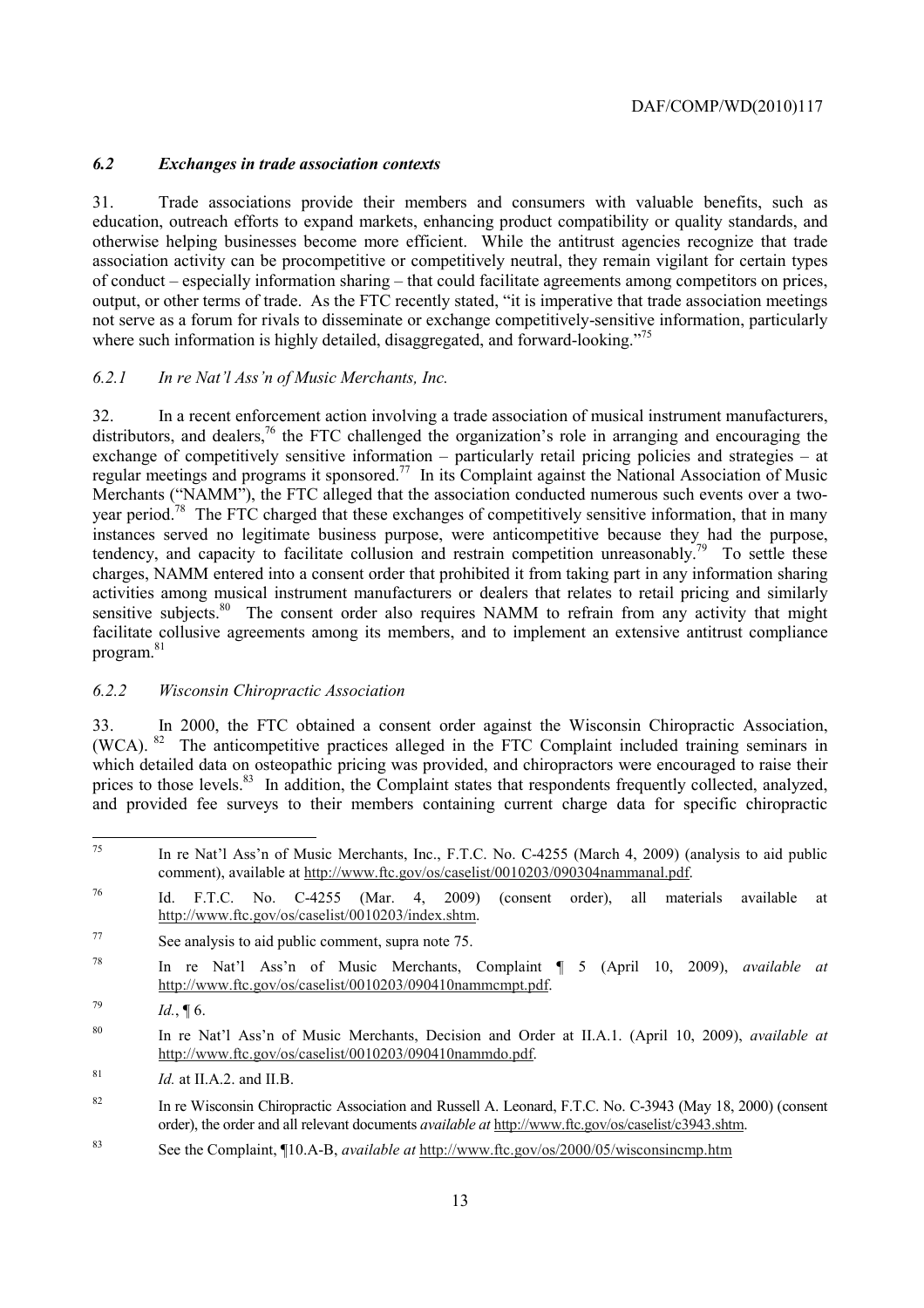treatments. Some of the shared data was collected less than a month prior to being shared.<sup>84</sup> The FTC identical order for a period of five years was imposed, unless the respondents implemented safeguards to ordered the respondents to cease and desist from initiating, developing, publishing, or circulating any proposed or existing fee survey for any health care goods or services, for a period of two years.<sup>85</sup> An include: (1) collection, analysis and management of the data by a third party; (2) the fee for surveying to be retained by that third party; (3) any information shared would be more than three months old; and (4) there will be at least five providers reporting data upon which each disseminated statistic is based, no individual provider's data will represent more than 25 percent of that statistic, and any information disseminated will be sufficiently aggregated such that it would not allow identification of the prices charged or compensation paid by any particular provider.

#### *6.2.3 Airline Tariff Publishing Company (ATP)*

 through computer reservation systems and travel agents. ATP provided both a means for the airlines to 34. In December 1992, DOJ sued eight of the largest U.S. airlines and the Airline Tariff Publishing Company (ATP) for price fixing and for operating ATP, their jointly-owned fare exchange system, in a way that facilitated collusion, in violation of  $\S1$  of the Sherman Act.<sup>86</sup> ATP was a complex information exchange system among airlines that was widely and openly operated to disseminate fare information disseminate fare information to the public and a means for them to engage in essentially a private dialogue on fares. The defendants designed and operated ATP's computerized fare exchange system in a way that unnecessarily facilitated coordinated interaction among them so that they could (1) communicate more effectively with one another about future fare increases, restrictions, and elimination of discounted fares, (2) establish links between proposed fare changes in one or more city-pair markets and proposed changes in other city-pair markets, (3) monitor each other's changes, including changes in fares not available for sale, and (4) reduce uncertainty about each other's pricing intentions. The *ATP* case involved "cheap talk"-- communication that does not commit firms to a course of action -- such as announcing a future price increase but leaving open the option to rescind or revise it before it takes effect. $87$  If the terms of agreement are complex (*e.g.*, specifying prices in numerous markets) but there is a common desire to reach agreement, cheap talk can help firms reach a collusive equilibrium. ATP collected fare information from the airlines and distributed it daily to all the airlines and to the major computer reservation systems (CRSs) that serve travel agents. This arrangement was an efficient instrument for cheap talk.<sup>88</sup> The case was resolved with a consent decree crafted to ensure that the airline defendants did not continue to use any fare dissemination system in a manner that unnecessarily facilitated price coordination or that enable them to reach specific price-fixing agreements.

 $84$ <sup>84</sup>*Id.*, ¶10.D.

<sup>85</sup> In re Wisconsin Chiropractic Association, Decision and Order, at ¶¶II.G-H *available at*  http://www.ftc.gov/os/2000/05/wisconsin.do.htm.

<sup>86</sup> United States v. Airline Tariff Publishing Co., 1994-2 Trade Cas. (CCH) ¶70,687 (D.D.C. Aug. 10, 1994); see http://www.usdoj.gov/atr/cases/dir23.htm.

 87 Joseph Farrell and Matthew Rabin, "Cheap Talk," 10 *Journal of Economic Perspectives* 103 (Summer 1996).

Discussion Paper, Economic Analysis Group, Antitrust Division, U.S. Department of Justice (9/25/95). 88 William Gillespie, "Cheap Talk, Price Announcement, and Collusive Coordination," EAG 95-3, See also Severin Borenstein, "Rapid Price Communication and Coordination: The Airline Tariff Publishing Case (1994)," Chapter 13 in John E. Kwoka, Jr. and Lawrence J. White (eds.), *The Antitrust Revolution: Economics, Competition, and Policy*, 3rd ed. (1999).